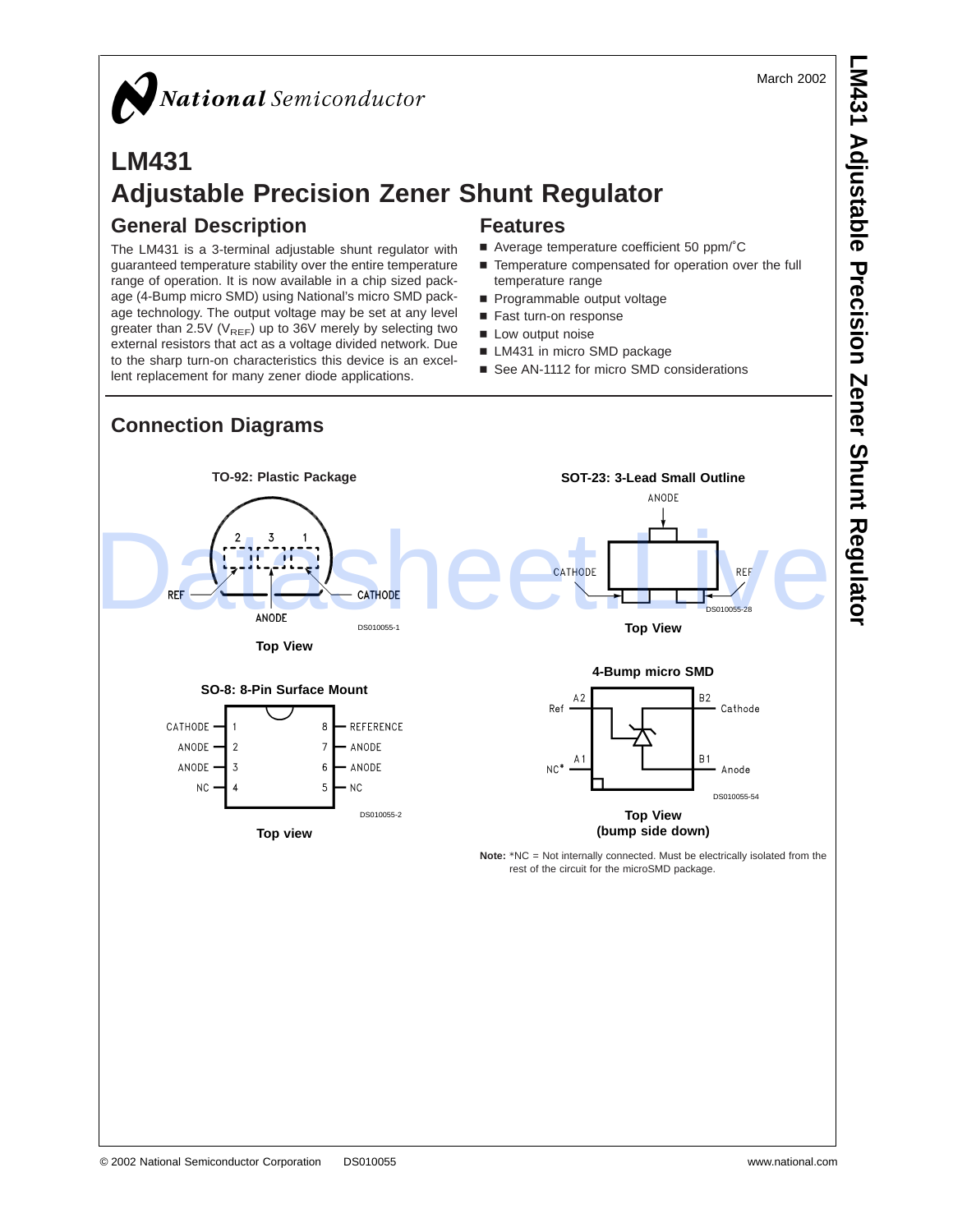# **Ordering Information**

| Package       | <b>Typical Accuracy Order Number/Package Marking</b> |                                |                                 | Temperature                        | <b>Transport Media</b>                            | <b>NSC</b>       |  |
|---------------|------------------------------------------------------|--------------------------------|---------------------------------|------------------------------------|---------------------------------------------------|------------------|--|
|               | 0.5%                                                 | $1\%$                          | 2%                              | Range                              |                                                   | <b>Drawing</b>   |  |
| TO-92         | LM431CCZ/<br>LM431CCZ                                | LM431BCZ/<br>LM431BCZ          | LM431ACZ/<br>LM431ACZ           | $0^{\circ}$ C to +70 $^{\circ}$ C  |                                                   | Z <sub>03A</sub> |  |
|               | LM431CIZ/<br>LM431CIZ                                | LM431BIZ/<br>LM431BIZ          | LM431AlZ/<br>LM431AIZ           | $-40^{\circ}$ C to $+85^{\circ}$ C | Rails                                             |                  |  |
| $SO-8$        | LM431CCM/<br>431CCM                                  | LM431BCM/<br>431BCM            | LM431ACM/<br>LM431ACM           | $0^{\circ}$ C to +70 $^{\circ}$ C  |                                                   | M08A             |  |
|               | LM431CIM/<br>431CIM                                  | LM431BIM/<br>431BIM            | LM431AIM/<br>LM431AIM           | $-40^{\circ}$ C to $+85^{\circ}$ C | Rails and Tape & Reel                             |                  |  |
| <b>SOT-23</b> | LM431CCM3/<br>N <sub>1</sub> B                       | LM431BCM3/<br>N <sub>1</sub> D | LM431ACM3/<br>N <sub>1</sub> F  | $0^{\circ}$ C to +70 $^{\circ}$ C  |                                                   |                  |  |
|               | LM431CIM3<br>N <sub>1</sub> A                        | LM431BIM3<br>N <sub>1</sub> C  | LM431AIM3<br>N <sub>1</sub> E   | $-40^{\circ}$ C to $+85^{\circ}$ C | Rails and Tape & Reel                             | MF03A            |  |
| micro SMD     |                                                      |                                | LM431AIBP<br>LM431AIBPX(Note 1) | $-40^{\circ}$ C to $+85^{\circ}$ C | 250 Units Tape and Reel<br>3k Units Tape and Reel | BPA04AFB         |  |

**Note 1:** The micro SMD package marking is a 1 digit manufacturing Date Code only



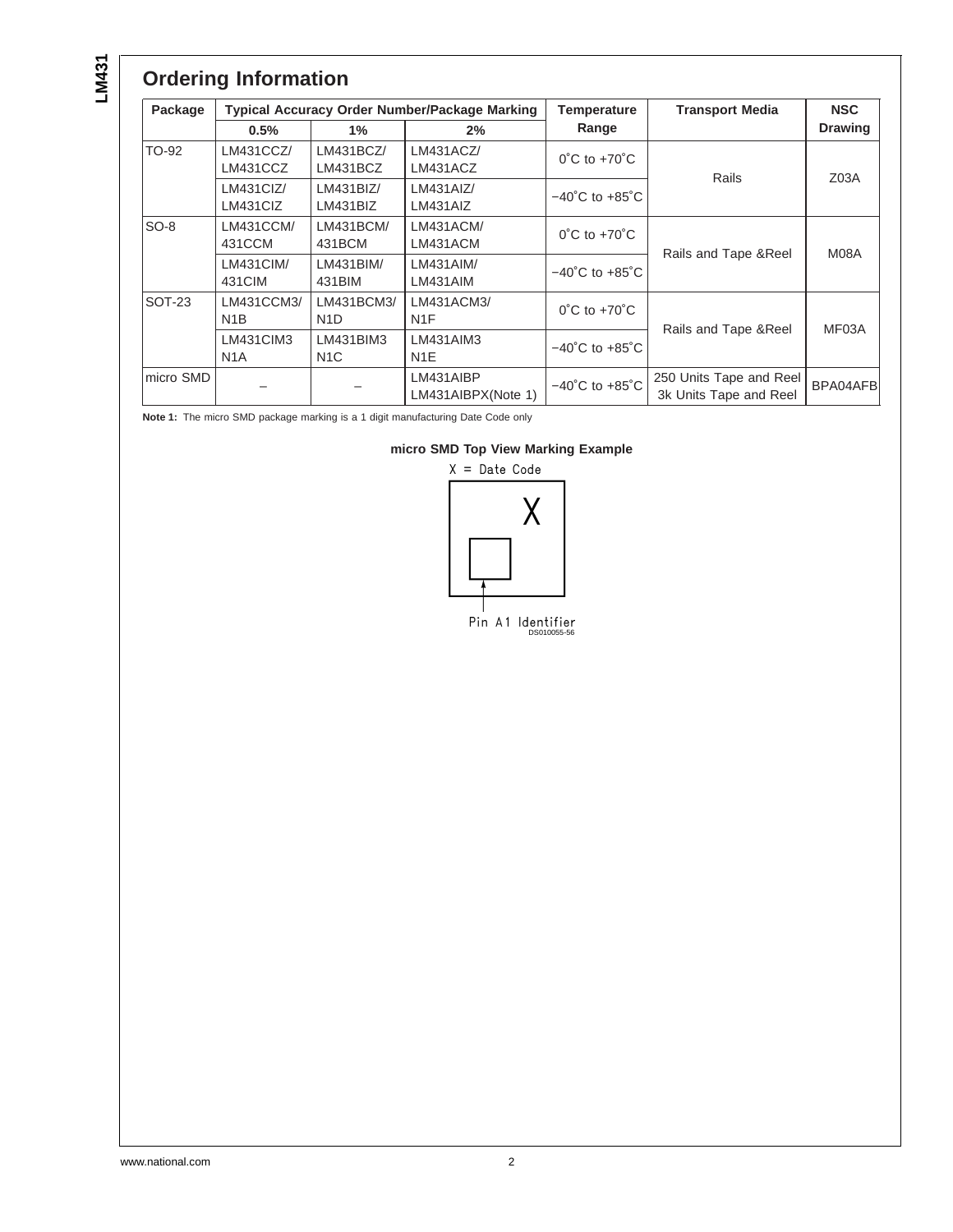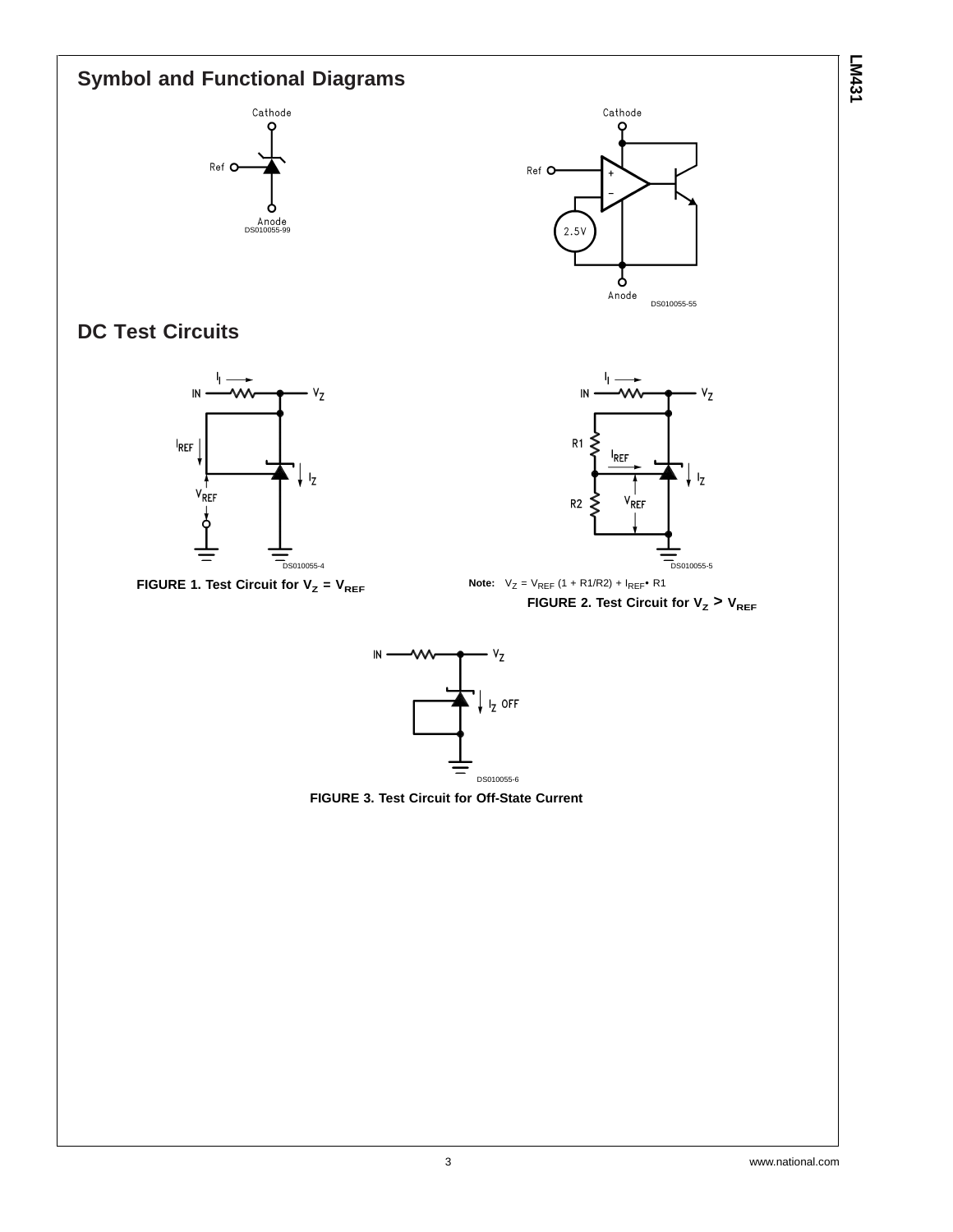#### **Absolute Maximum Ratings (Note 2)**

**If Military/Aerospace specified devices are required, please contact the National Semiconductor Sales Office/ Distributors for availability and specifications.**

| Storage Temperature Range          | $-65^{\circ}$ C to $+150^{\circ}$ C |  |  |  |
|------------------------------------|-------------------------------------|--|--|--|
| <b>Operating Temperature Range</b> |                                     |  |  |  |
| Industrial (LM431xI)               | $-40^{\circ}$ C to $+85^{\circ}$ C  |  |  |  |
| Commercial (LM431xC)               | $0^{\circ}$ C to $+70^{\circ}$ C    |  |  |  |
| Soldering Information              |                                     |  |  |  |
| Infrared or Convection (20 sec.)   | $235^{\circ}$ C                     |  |  |  |
| Wave Soldering (10 sec.)           | 260°C (lead temp.)                  |  |  |  |
| Cathode Voltage                    | 37V                                 |  |  |  |
| <b>Continuous Cathode Current</b>  | $-10$ mA to $+150$ mA               |  |  |  |

| Reference Voltage                                                                          | $-0.5V$                 |
|--------------------------------------------------------------------------------------------|-------------------------|
| Reference Input Current                                                                    | $10 \text{ mA}$         |
| Internal Power Dissipation (Notes 3, 4)<br>TO-92 Package<br>SO-8 Package<br>SOT-23 Package | 0.78W<br>0.81W<br>0.28W |
| micro SMD Package                                                                          | 0.30W                   |

#### **Operating Conditions**

|                 | Min              | Max    |
|-----------------|------------------|--------|
| Cathode Voltage | $V_{BEF}$        | 37V    |
| Cathode Current | $1.0 \text{ mA}$ | 100 mA |

## **LM431 Electrical Characteristics**

 $-25^\circ$ C unless otherwise specified

| Symbol                              | <b>Parameter</b>                          | <b>Conditions</b>                      |                                                                   | Min   | Typ    | <b>Max</b> | <b>Units</b> |
|-------------------------------------|-------------------------------------------|----------------------------------------|-------------------------------------------------------------------|-------|--------|------------|--------------|
| $V_{REF}$                           | Reference Voltage                         | $V_Z = V_{REF}$ , $I_1 = 10$ mA        |                                                                   | 2.440 | 2.495  | 2.550      | $\vee$       |
|                                     |                                           | LM431A (Figure $1)$                    |                                                                   |       |        |            |              |
|                                     |                                           | $V_z = V_{REF}$ , $I_1 = 10$ mA        |                                                                   | 2.470 | 2.495  | 2.520      | $\vee$       |
|                                     |                                           | LM431B (Figure 1)                      |                                                                   |       |        |            |              |
|                                     |                                           | $V_z = V_{REF}$ , $I_1 = 10$ mA        |                                                                   | 2.485 | 2.500  | 2.510      | V            |
|                                     |                                           | LM431C (Figure $1)$                    |                                                                   |       |        |            |              |
| V <sub>DEV</sub>                    | Deviation of Reference Input Voltage Over | $V_Z = V_{REF}$ , $I_1 = 10$ mA,       |                                                                   |       | 8.0    | 17         | mV           |
|                                     | Temperature (Note 5)                      | $T_A$ = Full Range (Figure 1)          |                                                                   |       |        |            |              |
| $\Delta V_{REF}$                    | Ratio of the Change in Reference Voltage  |                                        | $I_z$ = 10 mA $\vert$ V <sub>z</sub> from V <sub>REF</sub> to 10V |       | $-1.4$ | $-2.7$     | mV/V         |
| $\Delta V_Z$                        | to the Change in Cathode Voltage          |                                        | (Figure 2) $\vert$ V <sub>z</sub> from 10V to 36V                 |       | $-1.0$ | $-2.0$     |              |
| $I_{REF}$                           | Reference Input Current                   | $R_1 = 10 k\Omega, R_2 = \infty$ ,     |                                                                   |       | 2.0    | 4.0        | μA           |
|                                     |                                           | $I_1 = 10$ mA (Figure 2)               |                                                                   |       |        |            |              |
| $\left.\propto\right _\mathsf{REF}$ | Deviation of Reference Input Current over | $R_1 = 10 k\Omega$ , $R_2 = \infty$ ,  |                                                                   |       |        |            |              |
|                                     | Temperature                               | $I_1 = 10$ mA,                         |                                                                   |       | 0.4    | 1.2        | μA           |
|                                     |                                           | $T_A$ = Full Range (Figure 2)          |                                                                   |       |        |            |              |
| $I_{Z(\underline{MIN})}$            | Minimum Cathode Current for Regulation    | $V_Z = V_{REF}$ (Figure 1)             |                                                                   |       | 0.4    | 1.0        | mA           |
| $I_{Z(OFF)}$                        | Off-State Current                         | $V_Z$ = 36V, $V_{REF}$ = 0V (Figure 3) |                                                                   |       | 0.3    | 1.0        | μA           |
| $r_{Z}$                             | Dynamic Output Impedance (Note 6)         | $V_Z = V_{REF}$ , LM431A,              |                                                                   |       |        | 0.75       | $\Omega$     |
|                                     |                                           | Frequency = $0$ Hz (Figure 1)          |                                                                   |       |        |            |              |
|                                     |                                           | $V_Z$ = $V_{REF}$ , LM431B, LM431C     |                                                                   |       |        | 0.50       | $\Omega$     |
|                                     |                                           | Frequency = $0$ Hz (Figure 1)          |                                                                   |       |        |            |              |

**Note 2:** Absolute Maximum Ratings indicate limits beyond which damage to the device may occur. Electrical specifications do not apply when operating the device beyond its rated operating conditions.

**Note 3:**  $T_{J \text{ Max}} = 150^{\circ}C$ .

**Note 4:** Ratings apply to ambient temperature at 25˚C. Above this temperature, derate the TO-92 at 6.2 mW/˚C, the SO-8 at 6.5 mW/˚C, the SOT-23 at 2.2 mW/˚C and the micro SMD at 3mW/˚C.

Note 5: Deviation of reference input voltage, V<sub>DEV</sub>, is defined as the maximum variation of the reference input voltage over the full temperature range.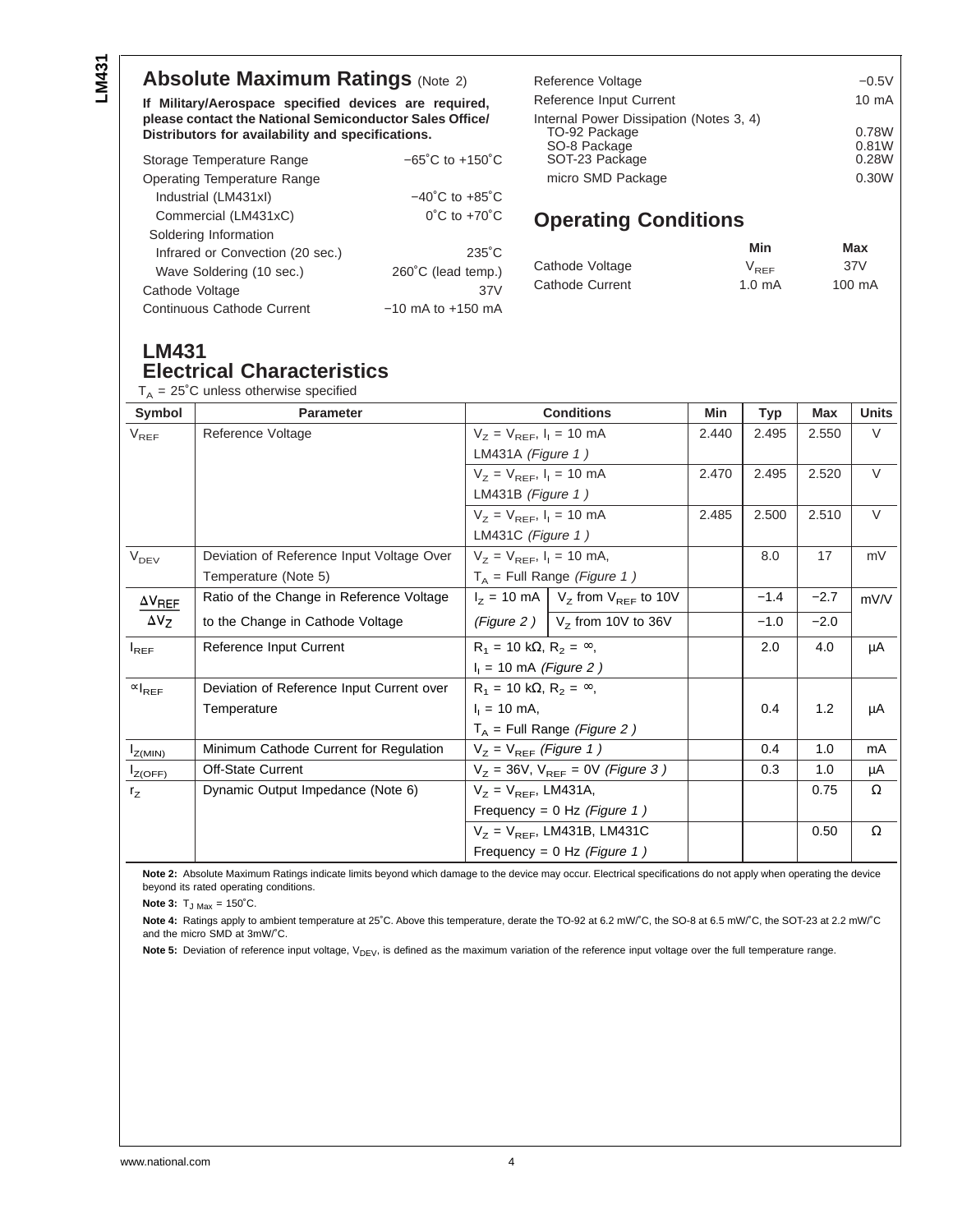### **LM431 Electrical Characteristics** (Continued)



The average temperature coefficient of the reference input voltage,  $\propto$ V<sub>REF</sub>, is defined as:

$$
\propto V_{REF} \frac{ppm}{^{\circ}C} = \frac{\pm \left[\frac{V_{Max}-V_{Min}}{V_{REF}\left(at\,25^{\circ}C\right)}\right]10^{6}}{T_{2}-T_{1}} = \frac{\pm \left[\frac{V_{DEF}}{V_{REF}\left(at\,25^{\circ}C\right)}\right]10^{6}}{T_{2}-T_{1}}
$$

Where:

 $T_2 - T_1$  = full temperature change (0-70°C).

∝VREF can be positive or negative depending on whether the slope is positive or negative. Example:  $V_{\text{DEV}} = 8.0$  mV,  $V_{\text{REF}} = 2495$  mV,  $T_2 - T_1 = 70^{\circ}$ C, slope is positive.

$$
\propto V_{REF} = \frac{\left[\frac{8.0 \text{ mV}}{2495 \text{ mV}}\right]10^6}{70^{\circ} \text{C}} = +46 \text{ ppm} / ^{\circ} \text{C}
$$

**Note 6:** The dynamic output impedance, r<sub>z</sub>, is defined as:

$$
r_Z = \frac{\Delta V_Z}{\Delta I_Z}
$$

When the device is programmed with two external resistors, R1 and R2, (see Figure 2), the dynamic output impedance of the overall circuit,  $r<sub>Z</sub>$ , is defined as:

$$
r_Z = \frac{\Delta V_Z}{\Delta I_Z} \simeq \left[ r_Z \left( 1 + \frac{R1}{R2} \right) \right]
$$

#### **Equivalent Circuit**

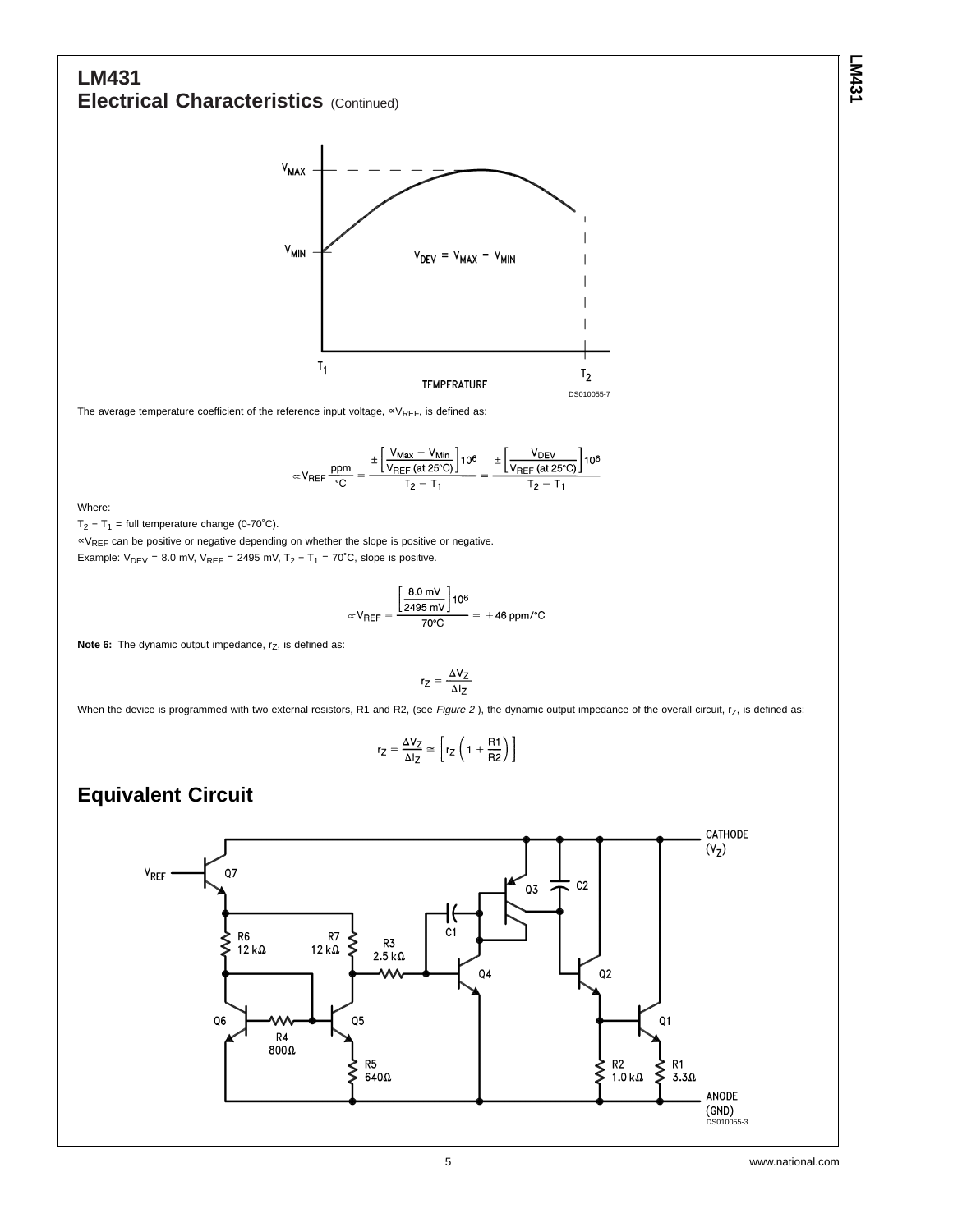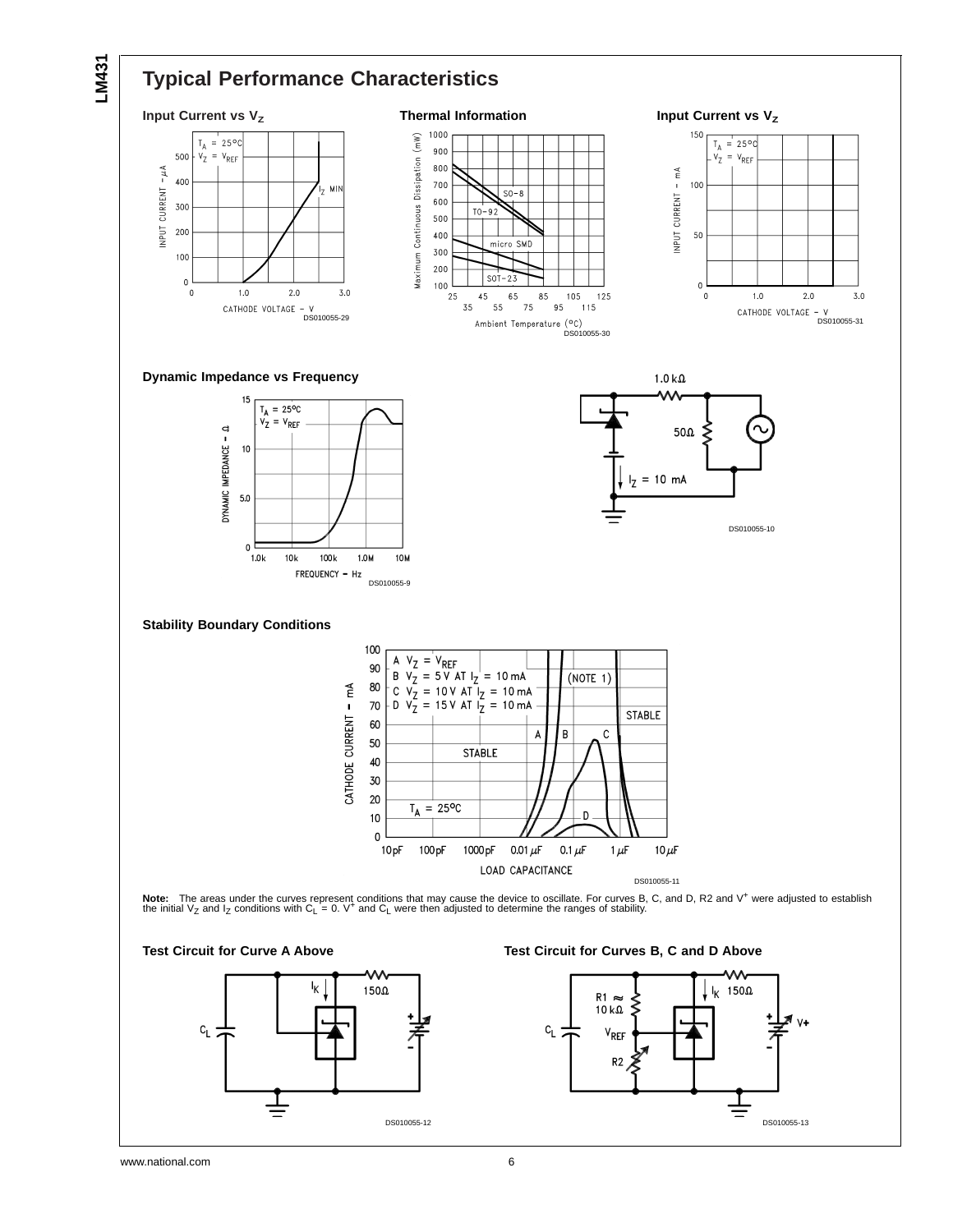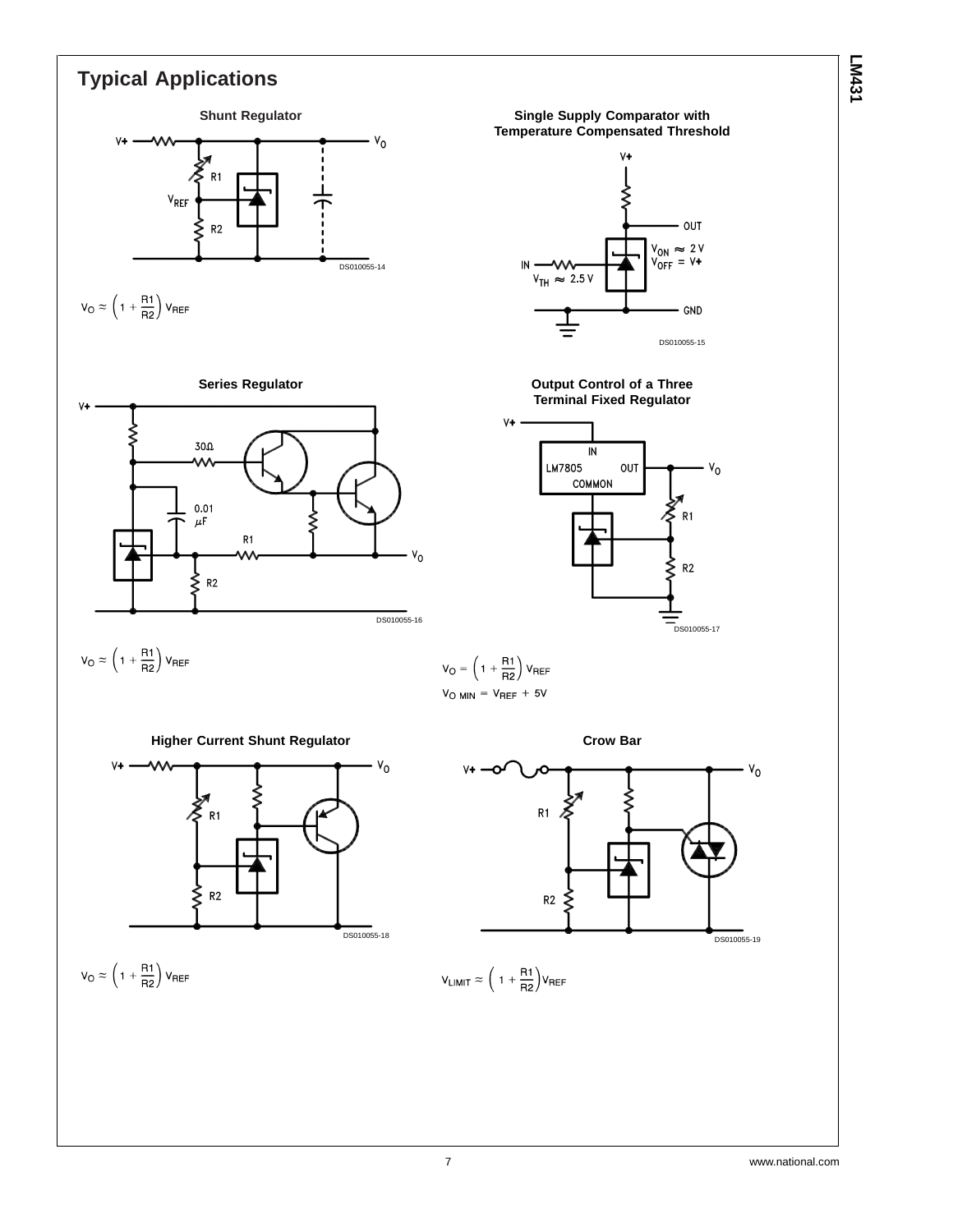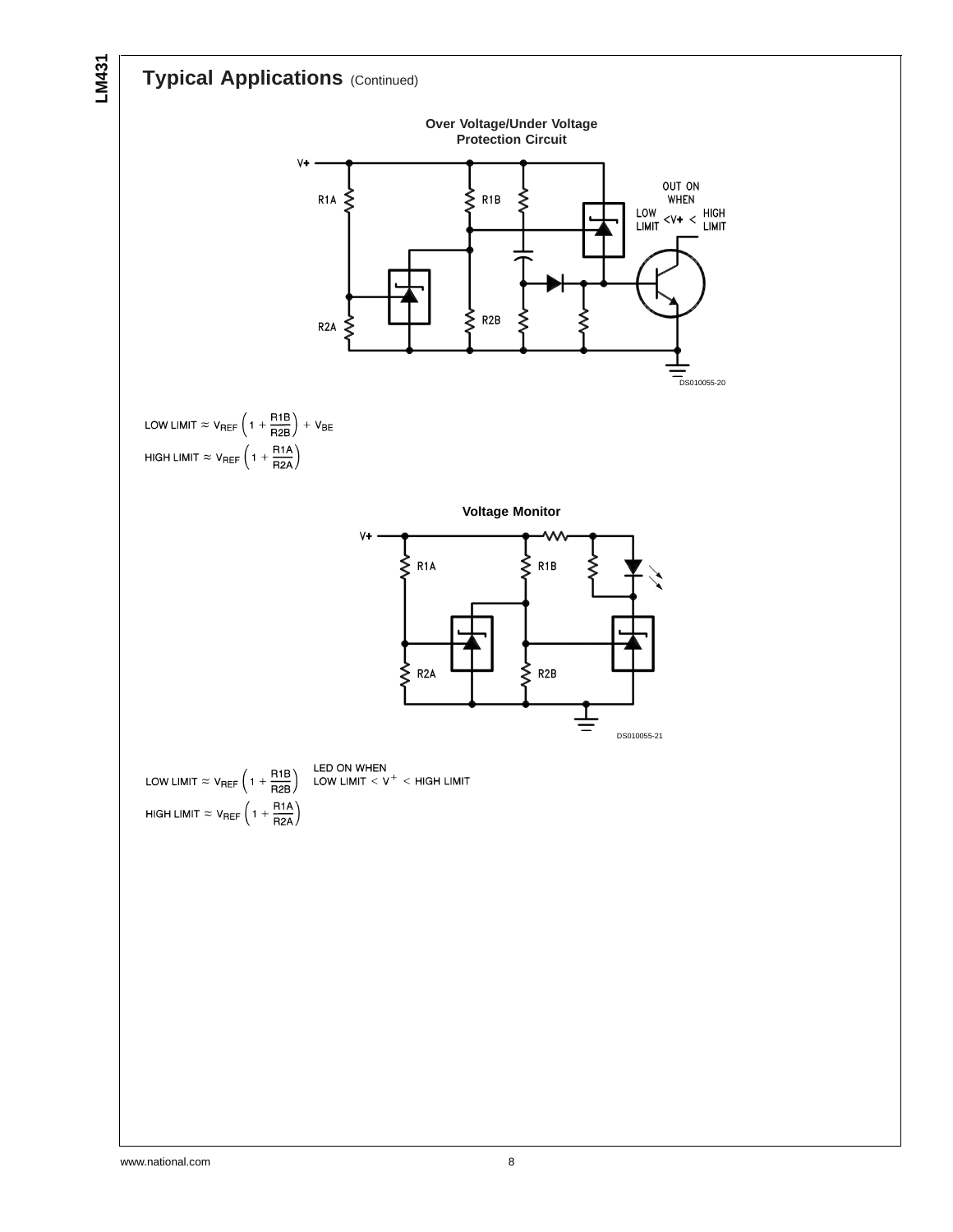

# **Application Info**

#### **1.0 Mounting**

To ensure that the geometry of the micro SMD package maintains good physical contact with the printed circuit board, pin A1 (NC) must be soldered to the pcb. Please see AN-1112 for more detailed information regarding board mounting techniques for the micro SMD package.

#### **2.0 LM431 micro SMD Light Sensitivity**

When the LM431 micro SMD package is exposed to bright sunlight, normal office fluorescent light, and other LED's and lasers, it operates within the guaranteed limits specified in the electrical characteristics table.

**LM431**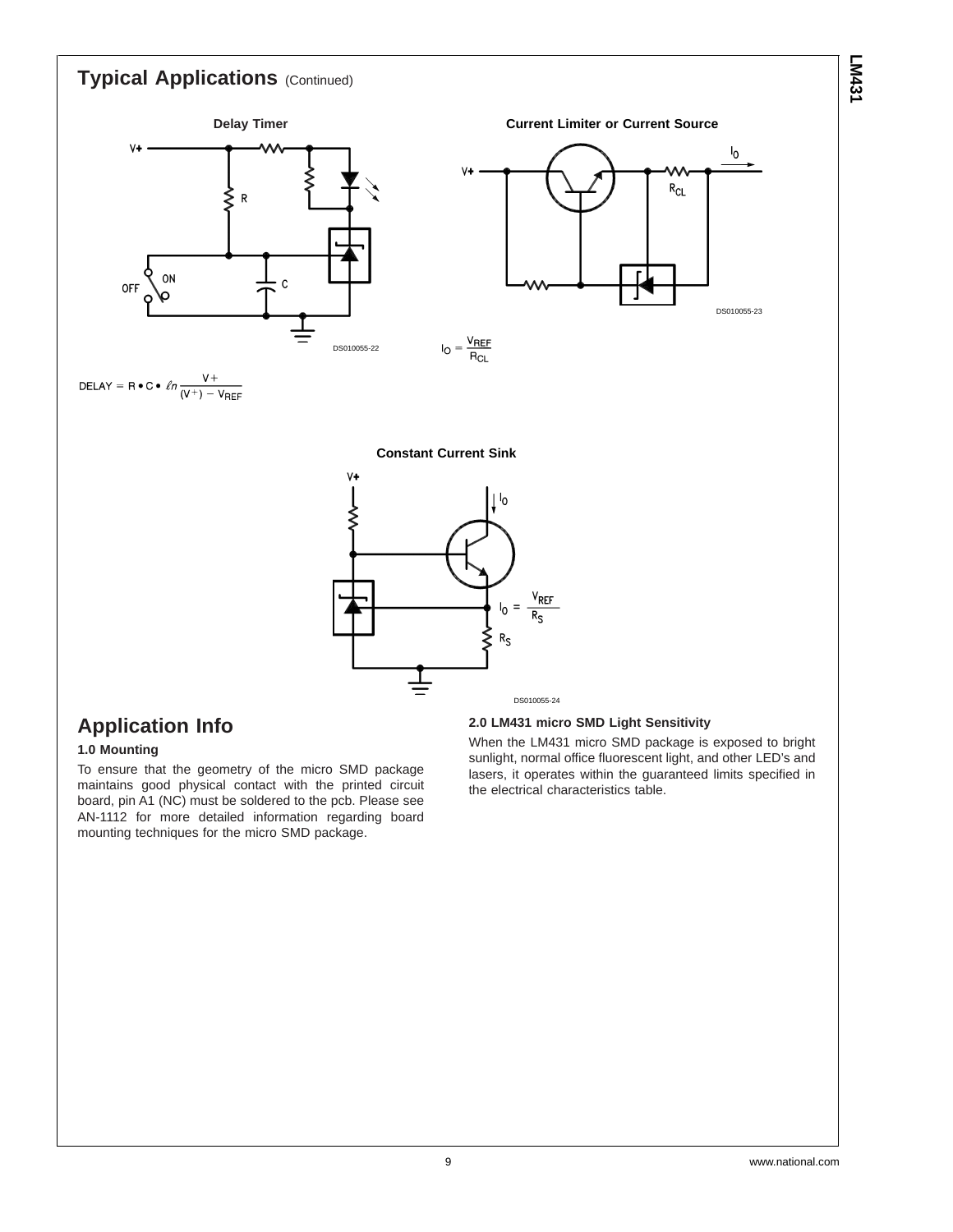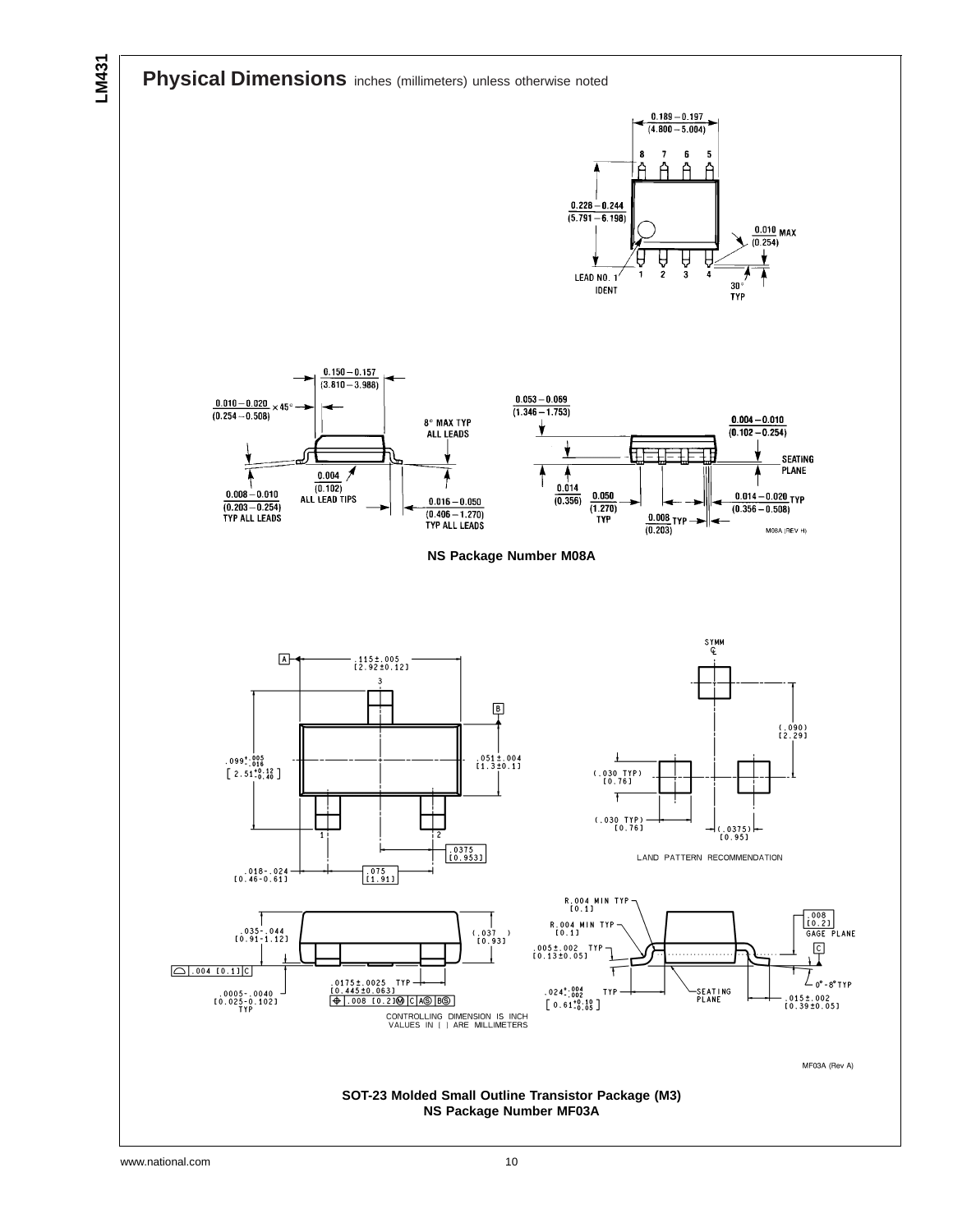**Physical Dimensions** inches (millimeters) unless otherwise noted (Continued)





**LM431**